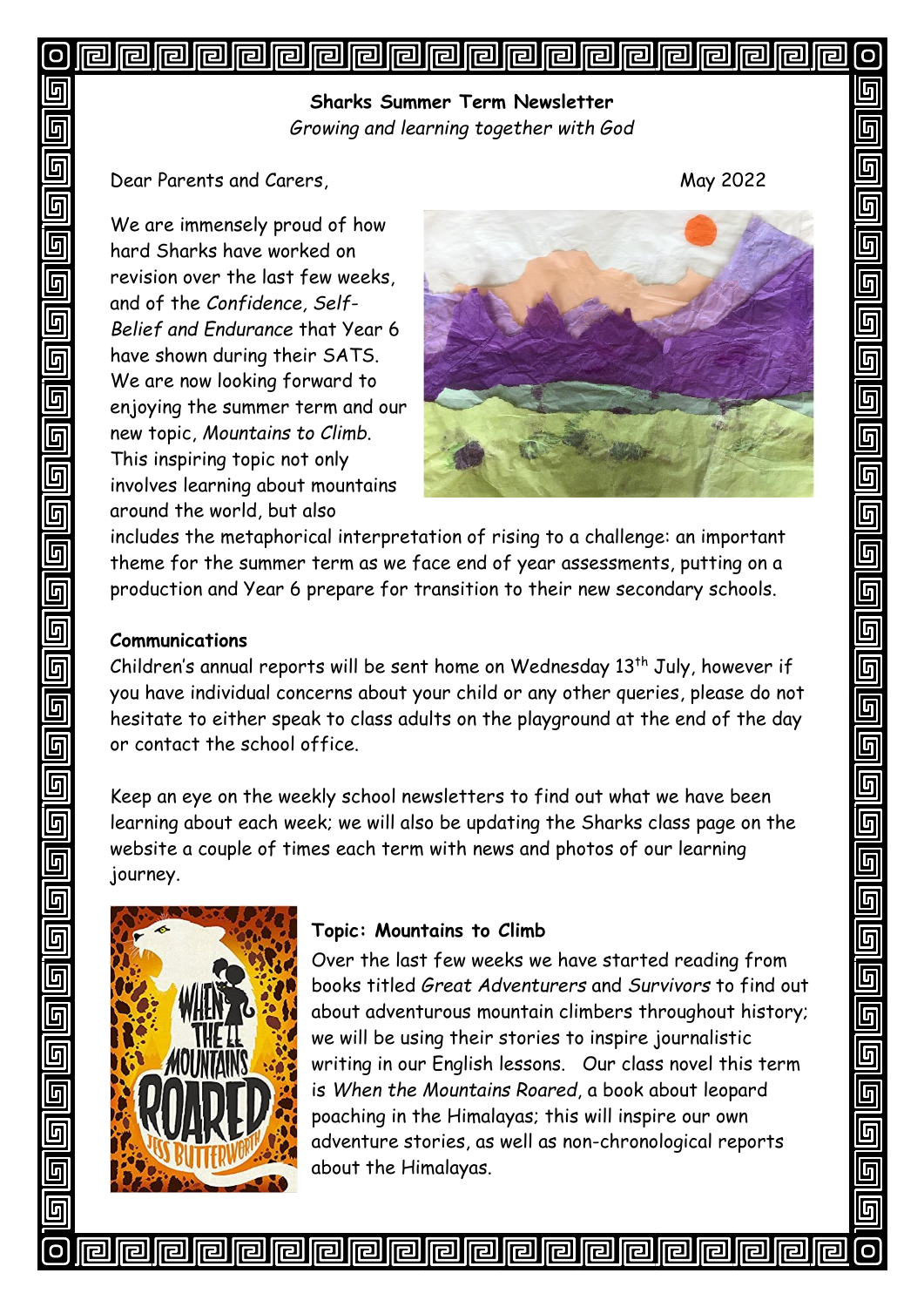### 囘 **||e|||e| Iell** 囘 lral **Iral** 厄 同 同 同

In **Geography** we are focusing on the physical geography of how mountains are formed and exploring mountain habitats, as well learning where in the world mountains can be found and how they are mapped. Mountains will also inspire our **Art** lessons as we study the work of Japanese painter Hokusai and make our own paintings and prints of mountain scenes.



П

5

<u>ក</u>

 $\overline{\mathbb{F}}$ 

<u>同</u>

 $\overline{\mathsf{G}}$ 

 $\overline{\mathbb{G}}$ 

9

 $\overline{\mathsf{G}}$ 

 $\overline{\overline{\mathbb{F}}}$ 

 $\overline{\mathbb{F}}$ 

g<br>g

 $\overline{\mathbb{D}}$ 

 $\overline{\mathbb{G}}$ 

 $\overline{\mathbb{F}}$ 

 $\overline{\mathbb{F}}$ 

 $\overline{\mathbb{F}}$ 

 $\overline{\overline{\mathsf{G}}}$ 

 $\overline{\mathsf{q}}$ 

 $\overline{\mathbb{F}}$ 

 $\overline{\mathbb{G}}$ 

 $\overline{\overline{\mathsf{g}}}$ 

 $\overline{\mathbb{F}}$ 

回<br>回

 $\overline{\mathsf{g}}$ 

 $\overline{\mathbb{F}}$ 

回

 $\overline{\mathbf{o}}$ 

le

In **RE** we are returning to studying the Sikh religion, finding out about Sikh stories and how Sikhs show their commitment to God. On Tuesday 21<sup>st</sup> June the whole school will visit the Sikh Gurdwara in Leamington Spa - more details to



囘

lel

follow shortly. Our **Science** work involves further investigation into the properties of materials and also a unit on the Science of Sport. Year 6 continue to receive brass lessons from Mr Probert on Tuesday mornings, while Year 5 will be taught **Music** by Sharks teaching staff. In **French** children will be learning phrases which might be used when out shopping and will also learn to tell the time in French.

Our SCARF **PHSE** units this term are *Keeping Myself Safe* and *Growing and Changing*. This includes discussing the changes that occur during puberty; please refer to the school RSE Policy (available on the school website) or contact the office if you have any questions regarding the content of our RSE lessons.

### **PE**

PE lessons will be on **Wednesday and Thursday** afternoons, and our topics include Rounders, Tennis, Cricket and Athletics. Please ensure that children have navy blue shorts, t-shirt, trainers and appropriate clothing for going outside in either cool or sunny weather, and that all items are clearly named. PE kits should be in school every day in case PE sessions change; they will be sent home on a Friday so that the cloakrooms can be thoroughly cleaned. Sports Week will take place across the school in the week of the  $27<sup>th</sup>$  June, culminating in Sports Day on Friday 1st July.

Those children in Year 6 who have not yet achieved the national curriculum requirement of swimming 25m are again invited to **additional swimming lessons** on **Friday** afternoons to support them in achieving this expected level of water safety.

**Fieldele de la la** la